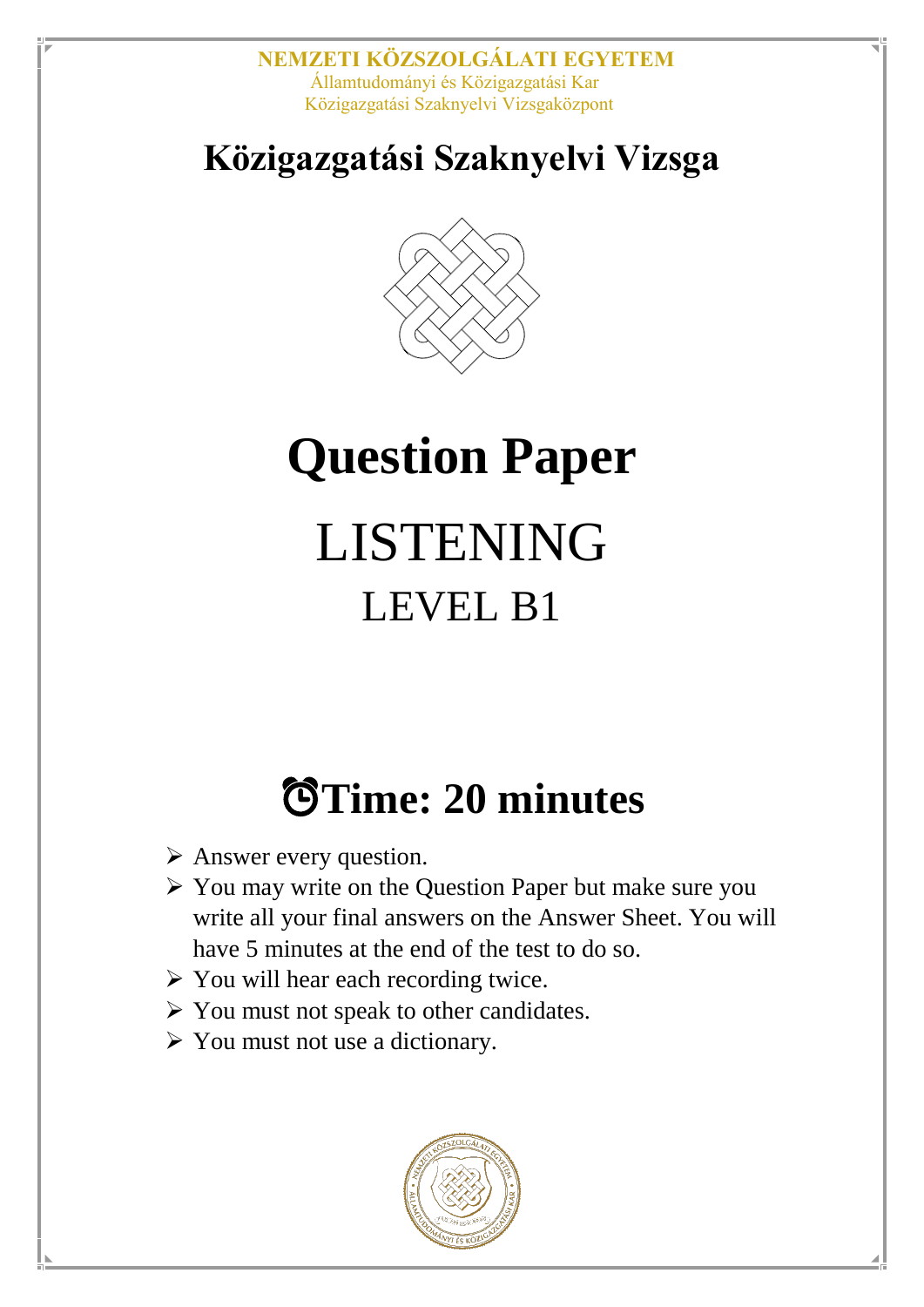#### **TASK 1 – TAKING NOTES**

#### **TASK 1 – TAKING NOTES**

**You will hear a recording about the local government in Vancouver. You will have to complete some notes on what you hear. Do not write more than TWO words in one gap.**

**First, you will have 90 seconds to read the information. You will hear the recording twice. There is a 1-minute pause before the second listening.** 

**Please write your answers on the Answer Sheet.**

| Federal government members:           | the Prime Minister<br><b>MEPs</b>                                                                                                            |
|---------------------------------------|----------------------------------------------------------------------------------------------------------------------------------------------|
| Provincial government members:        | • the Premier                                                                                                                                |
| Local government members:             | the mayor<br>$\bullet$                                                                                                                       |
| In October you can elect:             | - the local government<br>- the School Board<br>$-$ the $(3)$                                                                                |
| <b>Metro Vancouver</b>                |                                                                                                                                              |
| Regional government responsibilities: | $\checkmark$ water supply<br>$\checkmark$ air quality<br>$\checkmark$ cooperation between districts                                          |
| TransLink                             | $-$ supervised by the $(7)$                                                                                                                  |
| Council meetings                      | $-$ are public                                                                                                                               |
| Meeting topics                        |                                                                                                                                              |
| Issues for discussion:                | $\triangleright$ bike lanes<br>$\triangleright$ plastic bags<br>$\triangleright$ noise pollution<br>$\triangleright$ arts and culture budget |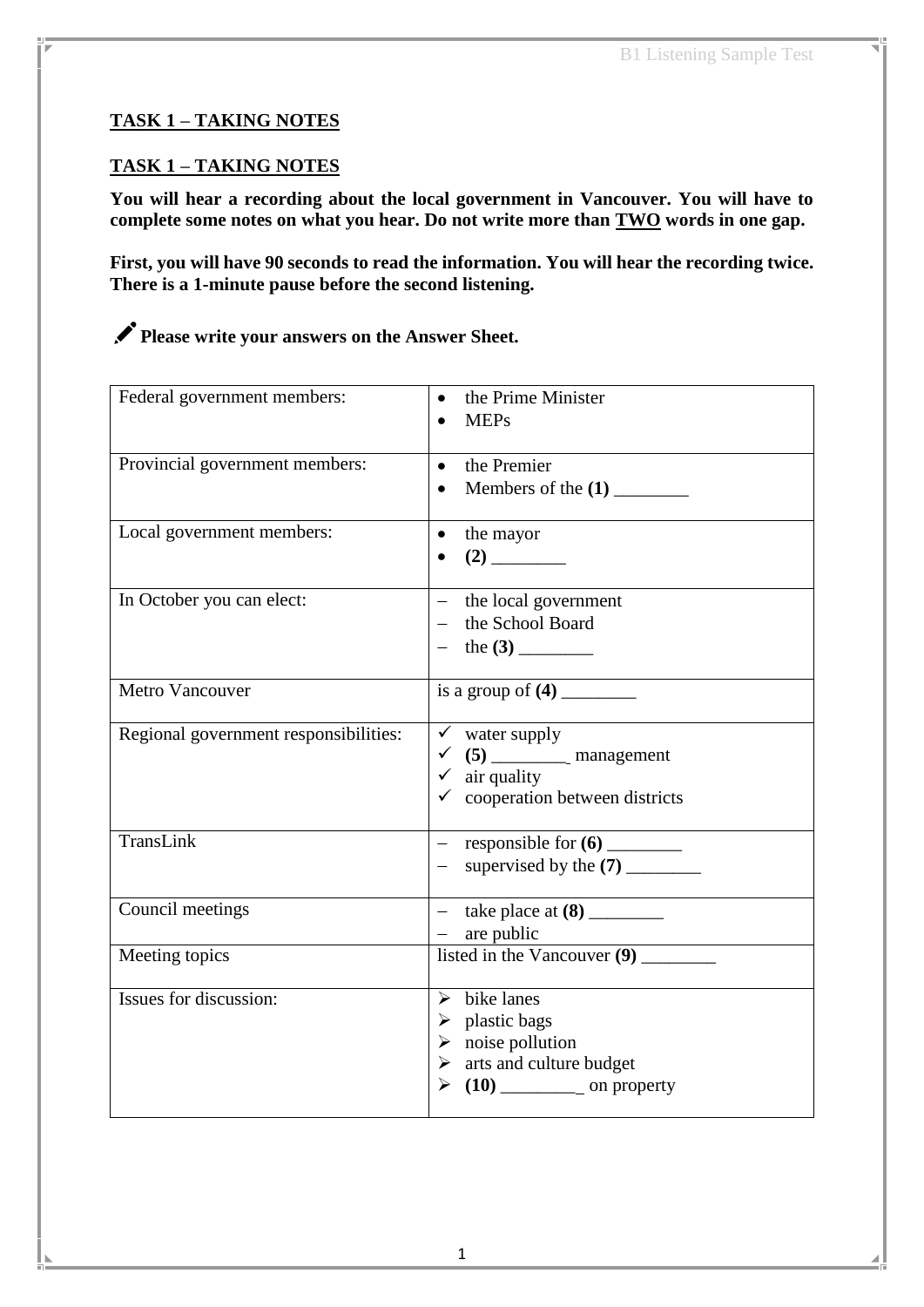#### **TASK 2 – MULTIPLE – CHOICE**

**You will hear a news report about the Australian elections. You will have to choose the correct answer for questions 11-20.** 

**First, you will have 90 seconds to read the questions. You will hear the recording twice. There is a 1-minute pause before the second listening.**

**Please write your answers on the Answer Sheet.**

- **11. Bill Shorten \_\_\_\_\_\_\_\_\_\_**
	- a. may be the next head of state.
	- b. prefers young voters.
	- c. is from a centre-left party.

#### **12. Bill Shorten's campaign promises include \_\_\_\_\_\_\_\_\_\_**

- a. supporting education.
- b. fighting corruption.
- c. better leadership.
- **13. Who has removed their leader twice?**
	- a. members of the Liberal Party
	- b. the current Labour government
		- c. both
- **14. In the past six years, Australia has** 
	- **\_\_\_\_\_\_\_\_\_\_.** a. had six federal elections
	- b. changed its PM six times
	- c. updated its election system

#### **15. Bill Shorten's policy reforms include**

- a. financial stability.
- b. low energy prices.
- c. green vehicles.

**\_\_\_\_\_\_\_\_\_\_**

#### **16. The government thinks that strict climate policy could \_\_\_\_\_\_\_\_\_\_**

- a. make them popular.
- b. damage the economy.
- c. help the opposition.
- **17. The government aims to \_\_\_\_\_\_\_\_\_\_**
	- a. stop refugees from entering.
	- b. help refugees find a new home.
	- c. send refugees back home.

#### **18. Scott Morrison thinks that the**

- **policy on refugees \_\_\_\_\_\_\_\_\_\_**
	- a. is good for the country.
	- b. should be changed.
	- c. is against poor people.

#### **19. The Labour Party will \_\_\_\_\_\_\_\_\_\_ strict rules about migration.**

- a. relax
- b. break
- c. follow

#### **20. What will definitely happen?**

- a. Opinion polls will be wrong.
- b. A lot of people will vote.
- c. Many voters will be fined.

**Now you will have 5 minutes to write your final answers on the Answer Sheet.**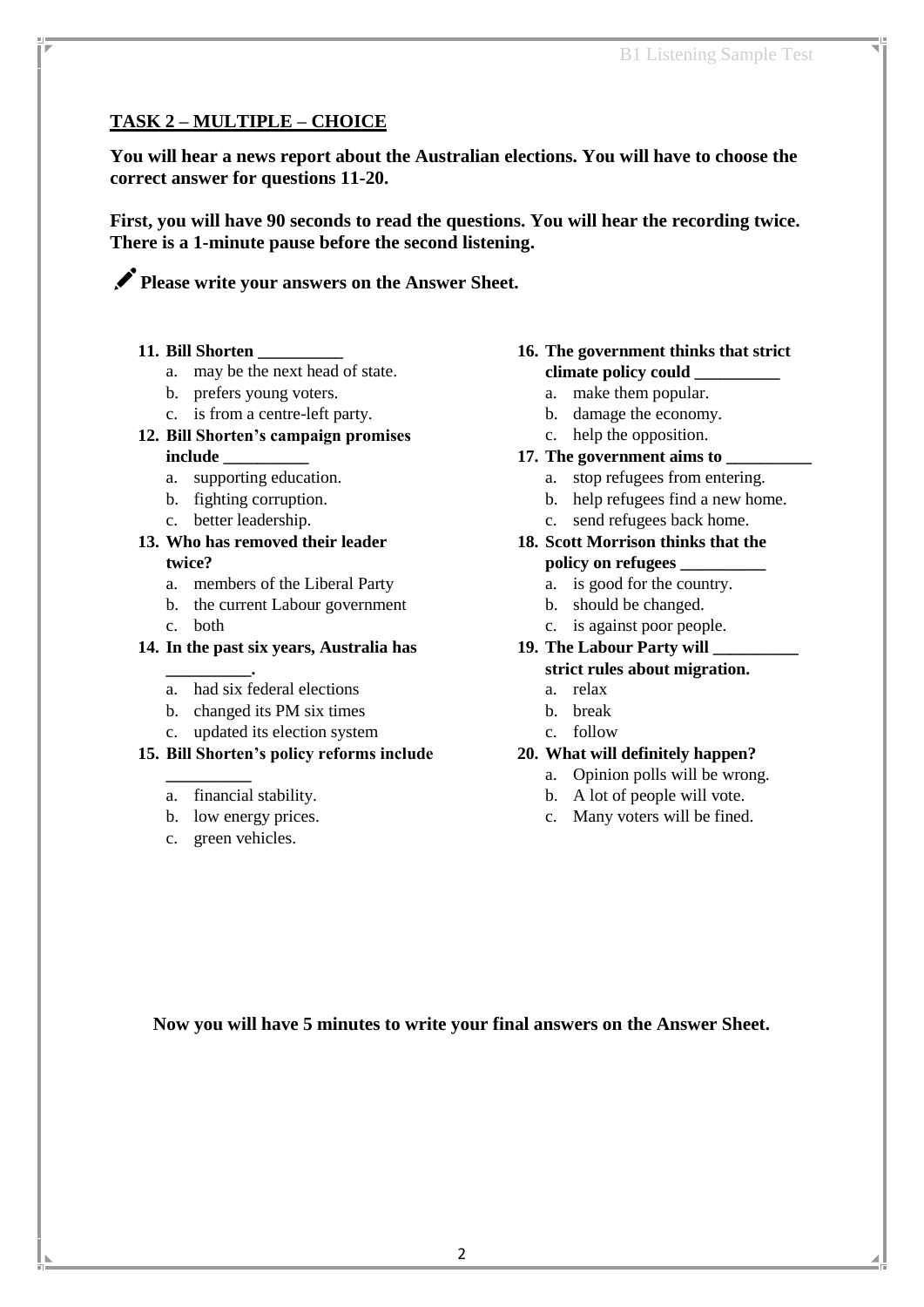#### **NEMZETI KÖZSZOLGÁLATI EGYETEM** Államtudományi és Közigazgatási Kar

Közigazgatási Szaknyelvi Vizsgaközpont

**Közigazgatási Szaknyelvi Vizsga**

### **ANSWER SHEET**

**B1 Listening /Sample Test Candidate ID:** 

- $\triangleright$  In Task 1 write your answers in the correct box.
- In Task 2 mark your answers with an  $\boxtimes$  in the appropriate box.
- ▶ Do not make any corrections on the Answer Sheet.
- $\triangleright$  Never mark more than one box.

| TASK 1 - TAKING NOTES |  | TASK 2 - MULTIPLE -<br><b>CHOICE</b> |              |          |             |
|-----------------------|--|--------------------------------------|--------------|----------|-------------|
| 1.                    |  | Question                             | Your Answer  |          |             |
| 2.                    |  |                                      | $\mathbf{A}$ | $\bf{B}$ | $\mathbf C$ |
| 3.                    |  | 11.                                  |              |          |             |
| 4.                    |  | 12.                                  |              |          |             |
| 5.                    |  | 13.                                  |              |          |             |
| 6.                    |  | 14.                                  |              |          |             |
| 7.                    |  | 15.                                  |              |          |             |
| 8.                    |  | 16.                                  |              |          |             |
| 9.                    |  | 17.                                  |              |          |             |
| 10.                   |  | 18.                                  |              |          |             |
|                       |  | 19.                                  |              |          |             |



**20.** □ □ □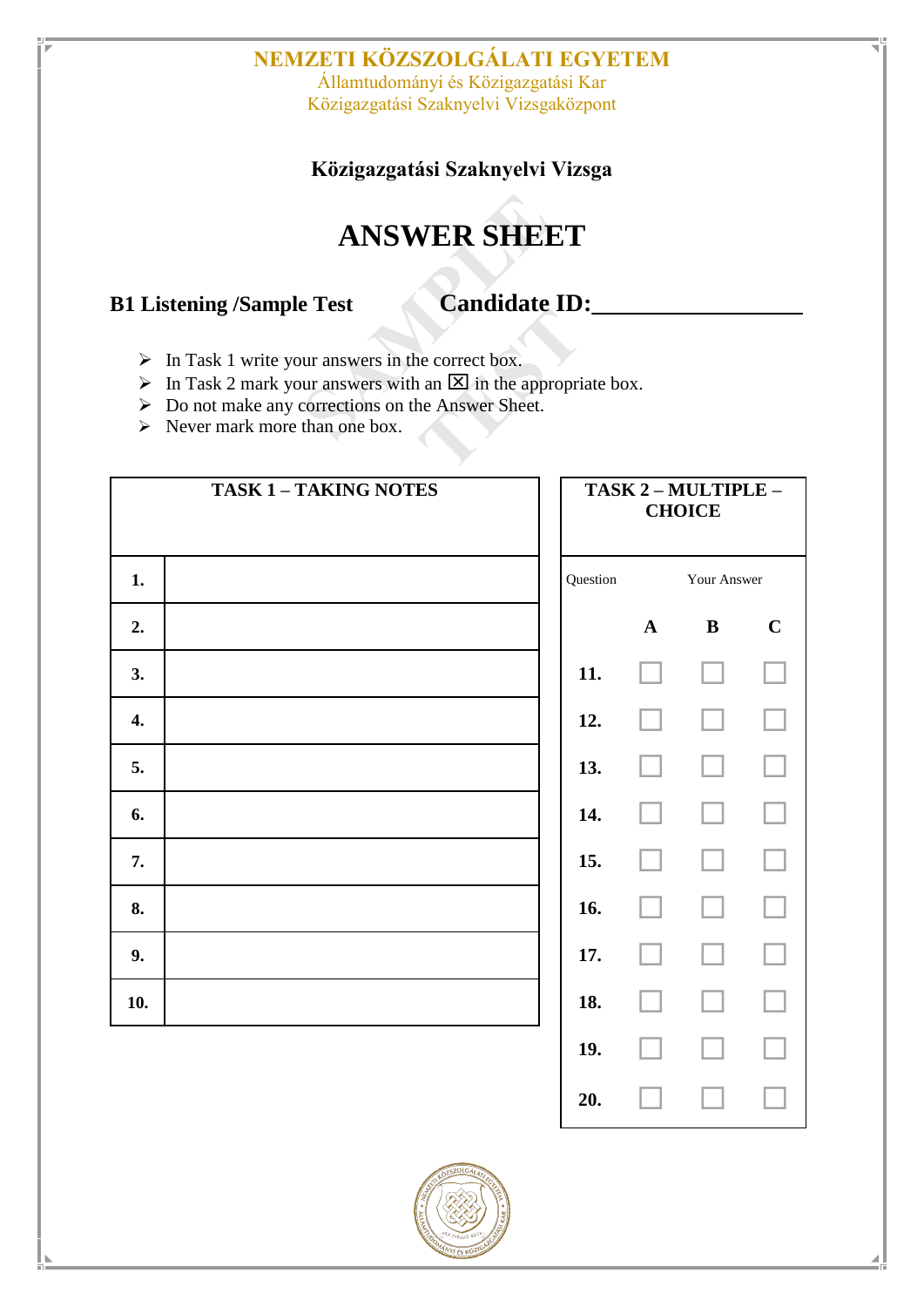### **NEMZETI KÖZSZOLGÁLATI EGYETEM**

Államtudományi és Közigazgatási Kar Közigazgatási Szaknyelvi Vizsgaközpont

## **Key Listening B1/Set 1**

| 1.                         | Legislative Assembly     |
|----------------------------|--------------------------|
| 2.                         | councillors/councilors   |
| $\overline{\phantom{a}}3.$ | Park Board               |
| $\overline{4}$ .           | municipalities/districts |
| 5.                         | waste                    |
| 6.                         | transportation/transport |
| 7.                         | Mayor's Council          |
| 8.                         | City Hall                |
| 9.                         | Charter                  |
| 10.                        | taxes                    |
|                            |                          |
| 11.                        | $\mathsf{C}$             |
| 12.                        | $\overline{A}$           |
| 13.                        | $\overline{A}$           |
| 14.                        | B                        |
| 15.                        | $\overline{C}$           |
| 16.                        | $\bf{B}$                 |
| 17.                        | $\mathbf{A}$             |
| 18.                        | $\overline{A}$           |
| 19.                        | $\overline{C}$           |
| 20.                        | B                        |

#### **Note:**

Other answers might be acceptable provided that they have been approved by the Committee of Examiners.

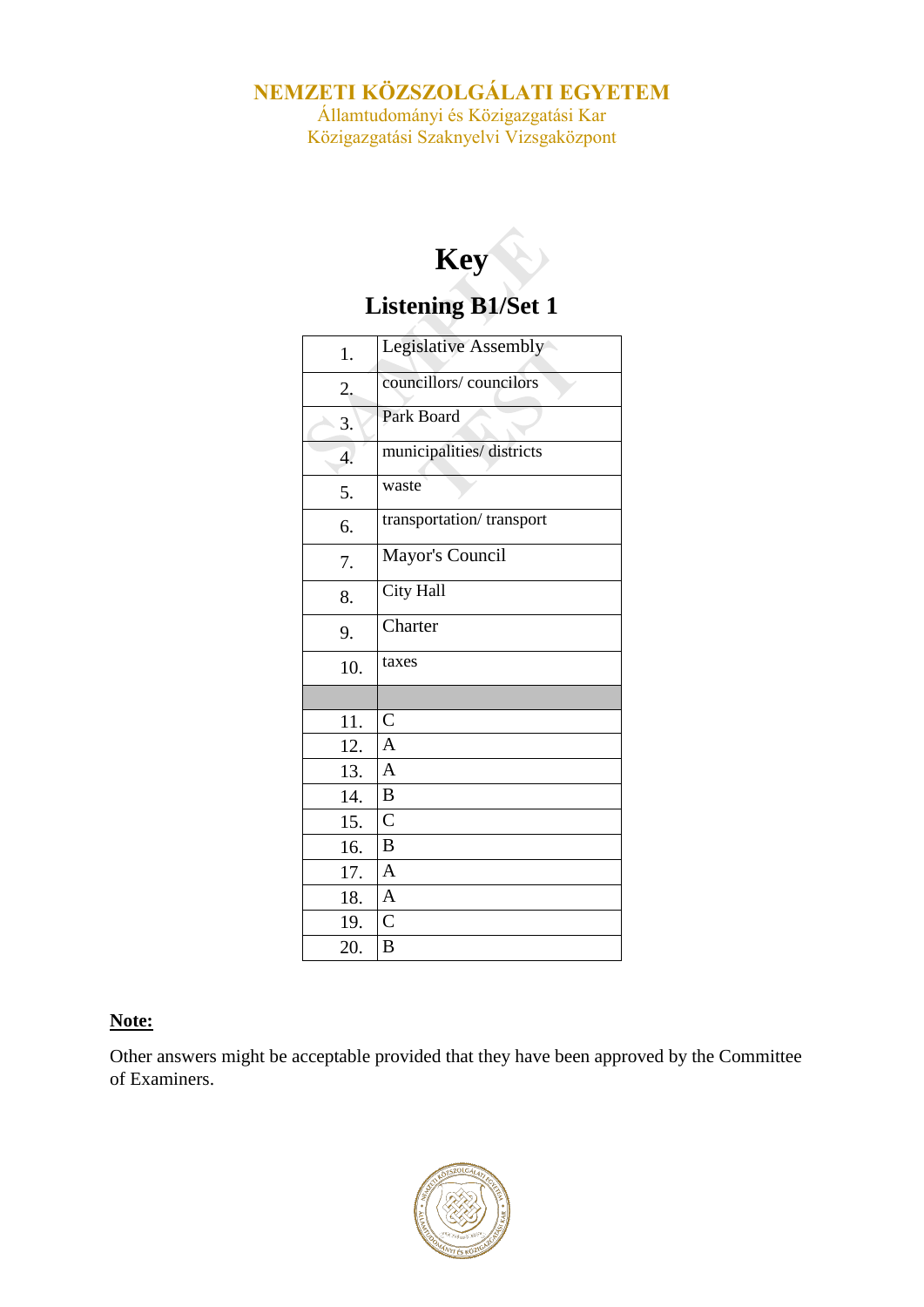Államtudományi és Közigazgatási Kar Közigazgatási Szaknyelvi Vizsgaközpont

#### **Script 1 (Task 1) Local Government in Vancouver**

Buildings, parks, noise, garbage and parking meters. What do they all have in common? Well, those are all things that our local government is responsible for. What is local government? You probably know that there's our federal government with the Prime Minister and Members of Parliament representing our national interests. Then there's a provincial government with the Premier and Members of Legislative Assembly representing our provincial interests. Our local government consists of a mayor and councillors. In this October's election, we're voting for them, but we're also voting for the School Board, and if you live in Vancouver, the Park Board as well. Metro Vancouver isn't going to have just one election; we're going to have 21. You see, Metro Vancouver is actually a group of 21 municipalities. Each of those is technically their own city with their own local government. We also have a regional government called the Metro Vancouver Regional District, which includes representatives from each of the municipalities. They're responsible for things like running water, waste, air quality and generally helping all the districts get along. Then there's TransLink, the authority responsible for transportation between the municipalities, such as roads, bridges, sky trains, buses, sea buses and cycling. The organization is governed by the Mayor's Council, which includes the mayors from each municipality. Okay, let's talk about the mayor and council. What do they do? Well, they hold council meetings at City Hall to make decisions on issues regarding our cities. The mayor runs the meetings, and the councillors and mayor vote on matters that are presented. These council meetings are also open to the public. So, what does the City Council meet about? Well, the issues are outlined in the Local Government Act. Vancouver is special, so it gets its own act called The Vancouver Charter. Some of the issues up for discussion include things like: Where do bike lanes go? Or: Should we even have bike lanes? Should we ban plastic bags? How much noise do we allow in our neighbourhood? How much money goes towards arts and culture? Property taxes are another very popular subject; how much money you pay for the services on your land. All in all, let me finish here by saying that your local government is important and it affects your everyday life, and on October 20 you should really get out there, go to the polls and vote.

[https://www.youtube.com/watch?v=r\\_HW4bSmJ1w](https://www.youtube.com/watch?v=r_HW4bSmJ1w)